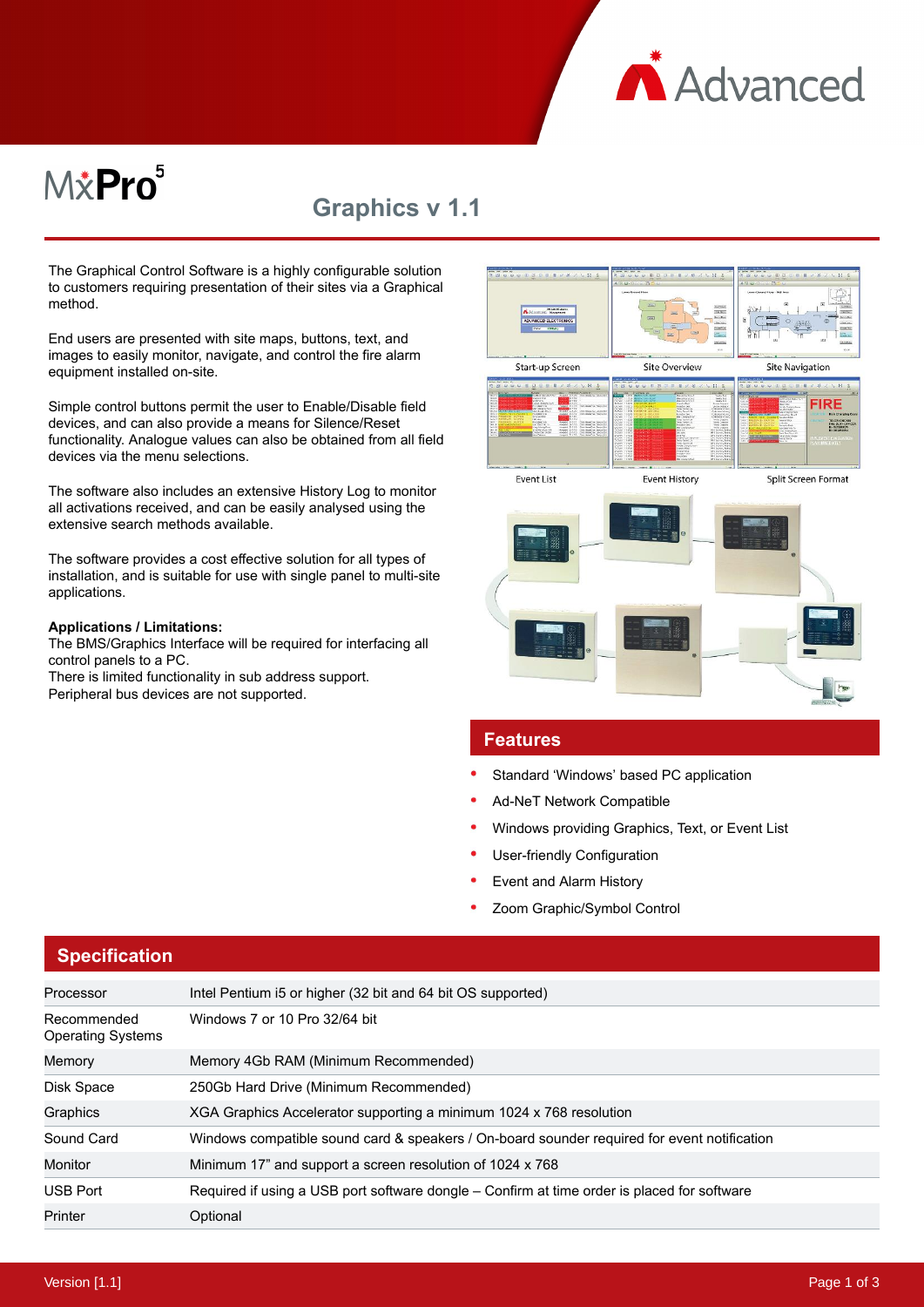| Serial Port          | 1 x Serial port for communications with Graphics Interface. (Additional serial ports may be necessary if<br>connectivity to other services are required)                                                                                                                                                                                                                                                                              |  |
|----------------------|---------------------------------------------------------------------------------------------------------------------------------------------------------------------------------------------------------------------------------------------------------------------------------------------------------------------------------------------------------------------------------------------------------------------------------------|--|
| <b>CD ROM Drive</b>  | Required for software installation                                                                                                                                                                                                                                                                                                                                                                                                    |  |
| <b>Backup Device</b> | Recommended                                                                                                                                                                                                                                                                                                                                                                                                                           |  |
| Warranty             | A PC with on-site warranty support is recommended                                                                                                                                                                                                                                                                                                                                                                                     |  |
| Options              | Touch-Screen Monitor (Minimum Specification suggested):                                                                                                                                                                                                                                                                                                                                                                               |  |
|                      | 17" supporting a screen resolution of at least 1024 x 768<br>Any resolution above 1024 x 768 can be supported however, Graphical bitmaps must be created in the<br>appropriate format for the resolution selected.<br>If monitors are to be used in a Portrait manner a horizontal screen resolution of at least 950 pixels must be<br>available.<br>1 x Additional Serial / USB port for communications with Touch Screen Controller |  |

### **Order Codes and options**

| Pc-Net-005-L1:    | MxPro Graphical Control Software (Standard Version - Connectivity of 3 Node max)    |
|-------------------|-------------------------------------------------------------------------------------|
| Pc-Net-005-L2:    | MxPro Graphical Control Software (Standard Version - Connectivity of 15 Nodes max)  |
| Pc-Net-005-L2p:   | MxPro Graphical Control Software (Premium Version - Connectivity of 15 Nodes max)*  |
| Pc-Net-005-L3:    | MxPro Graphical Control Software (Standard Version - Connectivity of 200 Nodes max) |
| Pc-Net-005-L3p:   | MxPro Graphical Control Software (Premium Version - Connectivity of 200 Nodes max)* |
| Pc-NeT-005-SWM:   | Smart Watch Module                                                                  |
| PC-NeT-005-SWM4R: | Smart Watch Module - 4 Inputs                                                       |
| PC-NeT-005-SCU:   | Smart Cube Unit                                                                     |
| $\star$ .         | Package options can be found on the following page.                                 |

# **Compatibility**

The Pc-Net Graphical Control Software is compatible with all MxPro 4 & MxPro 5 control equipment.

# **Package Options**

The regular PC-NET-005 package in each level contains the basic software, which allows for connection to other systems over TCP. The premium software version (PC-NET-005L\* P) also includes all of the available features and options shown below.

#### **Groups**

This option allows PC Net terminals to communicate with one another using a TCP/IP network. Groups can connect masters to masters or masters to slaves. The Smart Cube also connects to a PC Net terminal using this option.

The Groups line is monitored and should a network connection go down, each PC net terminal will report there has been a connection error.

#### **Slaves**

This option is a 'No' control version of the PC net software. A slave will allow for 24 hours, real time monitoring from a master terminal with reporting and accept alarm capabilities but will not allow control of the panel and devices. A slave will gather its information from a master and cannot be connected to a panel or panel network.

#### **Event Printer**

This option gives users the ability to connect Line printers to the PC net terminal. With recent developments in the software, the capability to automatically print a graphic from a normal printer or laser printer in an alarm condition now comes as standard on all packages.

#### **Service and History Mode**